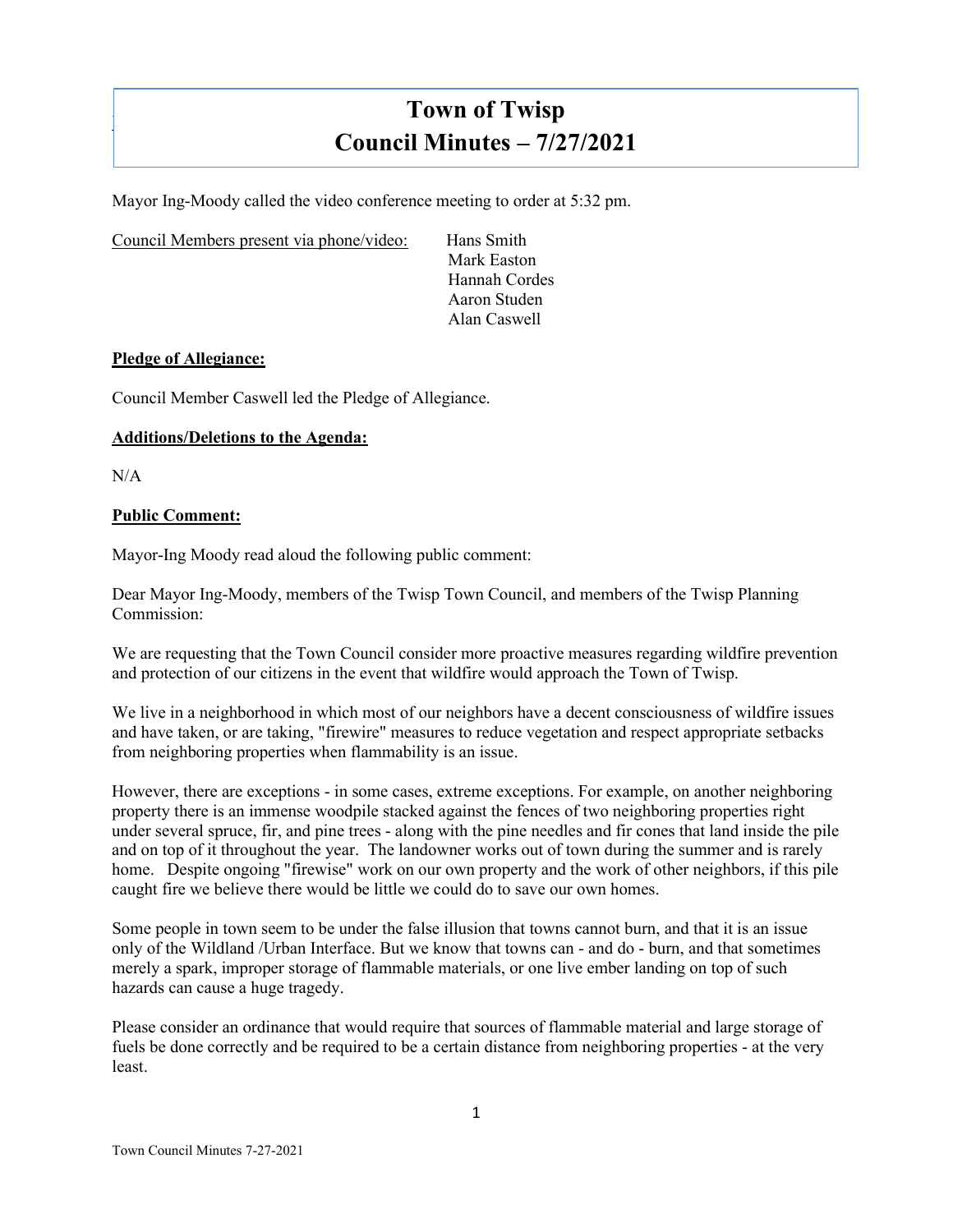The Town's website encourages people to have an "inspection" of their properties regarding fire danger. But we are not talking about the people who understand fire danger and would request such an inspection. We are talking about people who, for whatever reason, do not want an inspection because they apparently do not see the necessity. They are endangering other people's lives and property and need to be made aware. The law is our greatest ally in this regard. Without such an ordinance, neither the Twisp Police Department nor the Fire Department can do much about such dramatic hazards - their hands are currently tied. Please give these entities the tools they need in order to deal with such issues effectively.

These hot and dangerously dry conditions are not temporary, and we need to begin looking toward the future in order give the ordinary working citizen a fighting chance to protect what they have worked all their lives to build.

Thank you for your service to the community.

Sincerely yours, Richard L. Tingelstad Isabelle Spohn

Mayor Ing-Moody asked Clerk Treasurer Kilmer and Deputy Clerk Grennell if any other public comment had been received prior to the meeting. They both verified that nothing else had been received.

# **Presentation: AWC Recognition – Peter King:**

Association of Washington Cities CEO Peter King gave a brief congratulatory presentation to Mayor Ing-Moody for her time spent on the AWC Board, and as AWC President during the past year. He thanked her for her service and concluded that during the past unprecedented year she did an outstanding job. He said she continues to be a strong voice for small cities.

#### **Public Hearing: Twisp Public Development Authority Dissolution:**

Mayor Ing-Moody opened the public hearing at 5:48pm. She asked if anyone objected to any of the members of Council for this decision-making process for the PDA Dissolution. Clerk Kilmer unmuted everyone in attendance so they could freely comment. There were no comments. She then asked the public if there were any comments. Clerk Kilmer unmuted everyone in attendance so they could freely comment. There were no comments. She then asked the Council Members if they wished to speak. Council Member Easton stated that the Town Code (in section 18.40.070) specifies that the Public Development Authority Overlay—that is, the special zoning area encompassing TwispWorks—will be administered by both the town and the PDA management / board. If the PDA is dissolved, who will oversee the Overlay? Has new verbiage for the Town Code been drafted to reflect this change? Mayor Ing-Moody responded by saying that question could be answered now or in the discussion part of the meeting after the public hearing. TwispWorks Executive Director Don Linnertz commented that there are no funds remaining in the PDA and therefore no purpose for it. There are documents that he will turn over but will retain the PO Box for now. TwispWorks Board Member John Battle also stated that he no longer sees a purpose for the PDA and believes in the dissolution. At 5:53pm Mayor Ing-Moody closed the public meeting.

#### **Discussion/Action: Resolution #21-681 – Twisp Public Development Authority:**

Council Member Easton stated that the Town Code (in section 18.40.070) specifies that the Public Development Authority Overlay—that is, the special zoning area encompassing TwispWorks—will be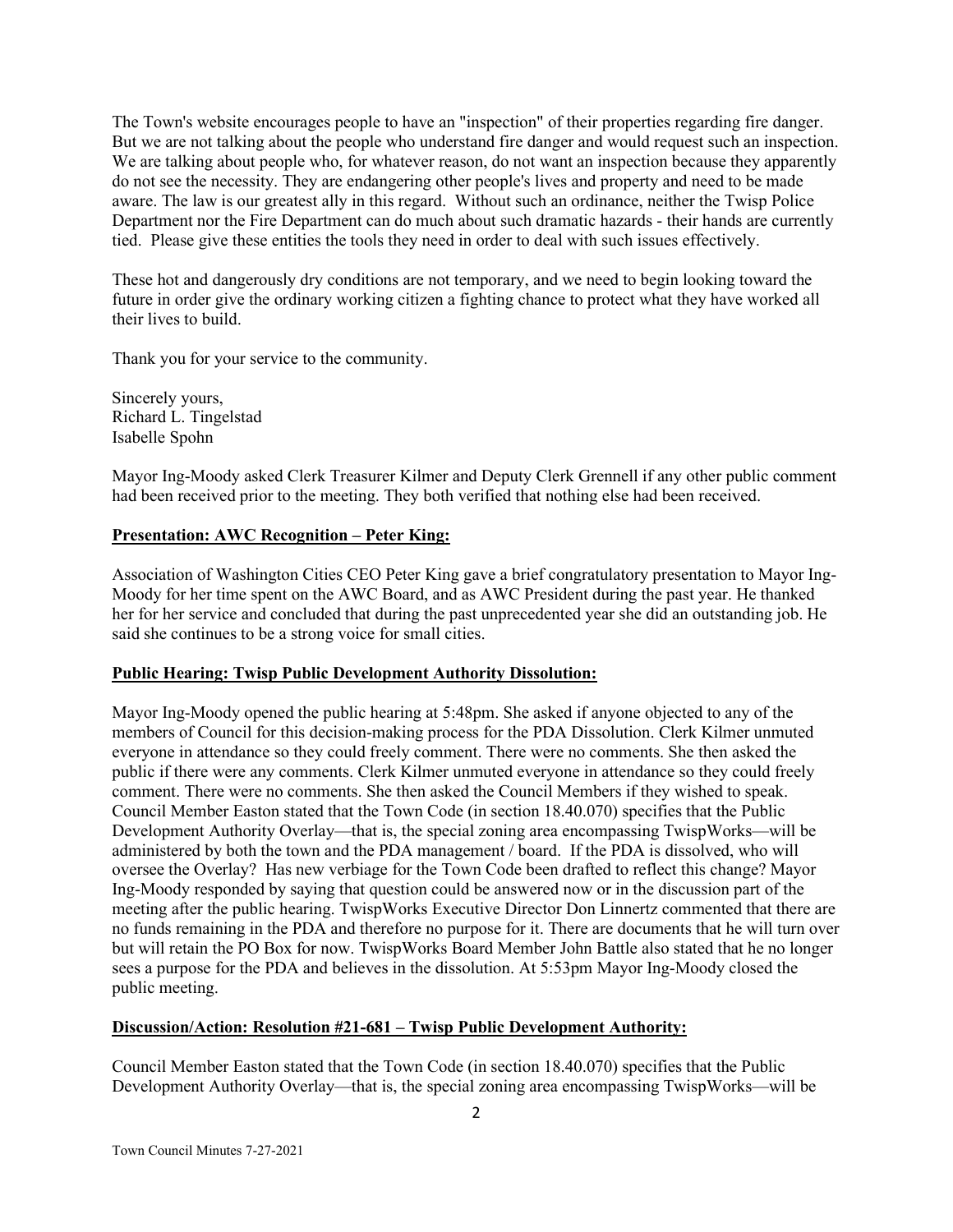administered by both the town and the PDA management / board. If the PDA is dissolved, who will oversee the Overlay? Has new verbiage for the Town Code been drafted to reflect this change? Council Member Smith agreed with Easton's statement regarding the special zoning regulations in Chapter 18 for the PDA overlay that currently houses TwispWorks. Mayor Ing-Moody said that she believes that it would require some assistance from the Town Planner to make recommendations for updating that part of the zoning code to the appropriate zone. Council Member Easton would like to wait for a resolution until moving forward so that the Town is not caught unaware. Mayor Ing-Moody said that this item will be tabled for future conversation and pending additional information on zoning and overlay.

# **Mayor's Report**:

Mayor Ing-Moody stated that she has been busy with the fires and has been attending the daily meetings along with Chief Budrow. She said there is a new Type 1 team – Great Basin - that has been assigned to the Cedar Creek Fire and is hoping that things might start to look better. She said she is most concerned for Twisp if the fire reaches the Twisp River valley. She said they will hold community meetings this week in both Winthrop and Twisp for residents to attend and get information about the fires. She said that the National Guard is here to help with checkpoints. Chief Budrow also said that having the National Guard here will be a great help to keep people out of the evacuation areas. Mayor Ing-Moody said that the fire continues to move and it is expected that with the number, size, and activity of the fires, that the valley will see smoke for a while. She said along with the smoke brings the hard decision to close the Wagner Memorial Pool for the season. She said after consulting with air quality experts they anticipate long and prolonged smoke that is unhealthy for everyone to be outside; it is recommended that N95 masks be worn. The town has been distributing them liberally thanks to Okanogan County Emergency Management who has been supplying them to us. She said that she met with the Friends of the Pool who are understanding of the situation.

#### **Staff Reports:**

Director Denham reported that the projects are continuing as scheduled. He said that the SR 20 Crossing received the final approval to re-grind, and re-lay asphalt, and is hoping to complete this work as quickly as possible. He said that one of his Public Works Operators gave their resignation and he will be looking to fill that position. Council Member Easton asked Denham if there is an opportunity with fire season to have another chipping event? Denham replied that ideally, he would like to have chipping events every spring/fall and he's hoping to have another one this year but doesn't have any details yet.

#### **Committee/Commission/Board Reports:**

Council Member Cordes attended the Twisp Chamber of Commerce meeting where she reported there was not a quorum, so no action was taken. They did have some discussion on the Methow Investment Network thinking about housing solutions and how they might help. They also talked about how to help provide public restrooms; the businesses that are willing to advertise public restrooms are the Methow Valley Community Center and TwispWorks. They are looking for financial support for the supplies to maintain those restrooms which would cost \$1800 annually to each organization. She also said they will be paying their Marketing Director Jamie Pettito a 5% bonus of a grant that she helped attain. She said there will be a sip and chat on September 13<sup>th</sup> at the Twisp River Taphouse and an Artwalk on September  $25<sup>th</sup>$ .

Council Member Smith said that he isn't sure about just financing public restrooms at private businesses; he was thinking there would need to be an agreement in place like the current one with the MERC. More discussion will come later.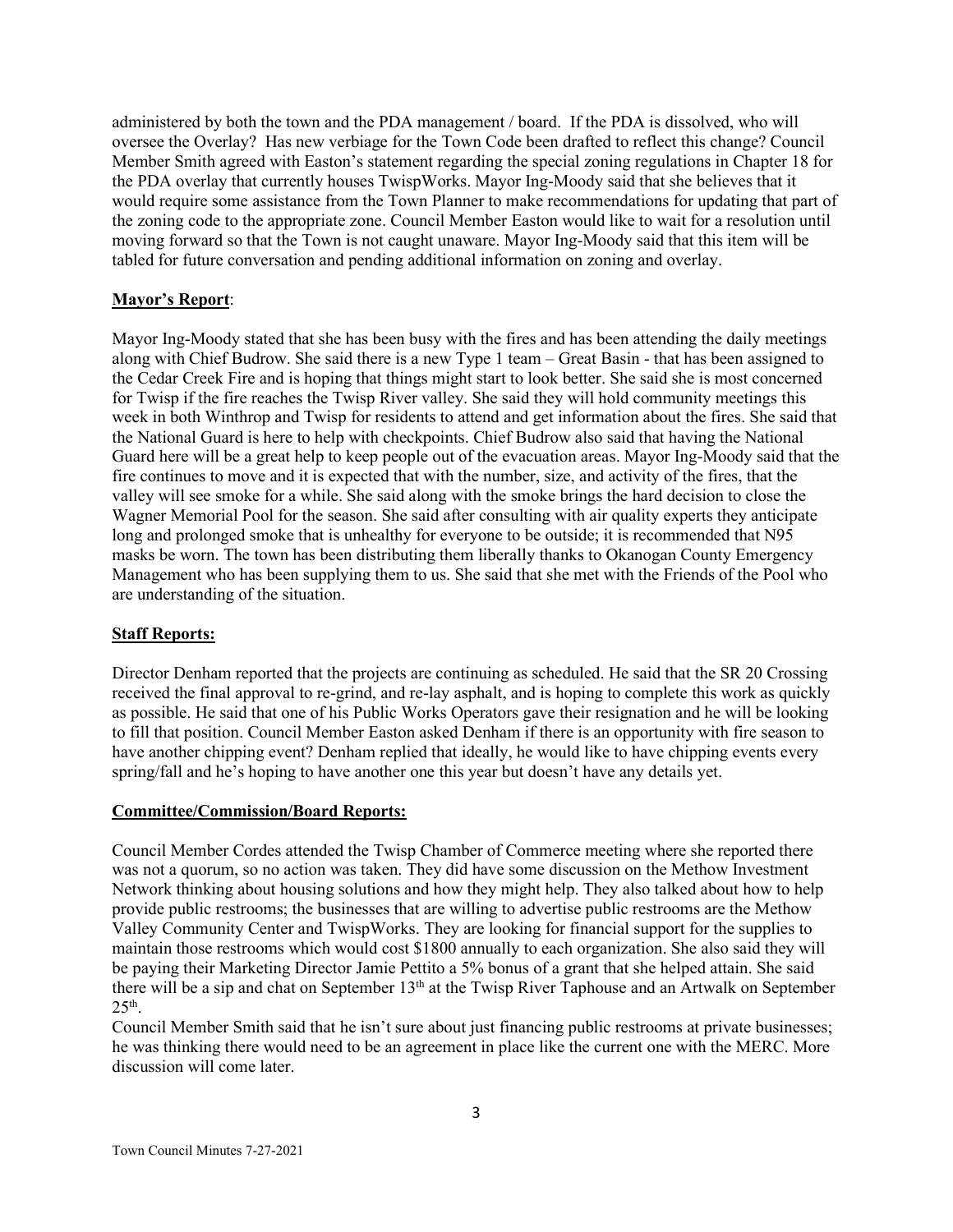Council Member Cordes attended the Friends of the Pool meeting where they expressed understanding of closing the pool although they are saddened to have had such a short season. She said they are working on the final details with Ken Ballard and hope to have a letter of agreement in place soon. She said they are talking about how great an indoor pool would be with the current outdoor conditions.

Council Member Smith attended the Public Works Committee meeting where he said two of the items on tonight's agenda were discussed. He said there is an upcoming Complete Streets grant that needs to have the application in by October 1 to be considered. It would be in the 100-thousand-dollar range to help support the 3<sup>rd</sup> Ave/Civic Building project, so it is prudent to get the application in for the funding cycle. He also said the rest will be discussed later in the meeting.

#### **OLD/NEW BUSINESS:**

#### **Discussion: Twisp Chamber of Commerce Bi-Annual Review:**

Mayor Ing-Moody said this is on for a discussion and not just an FYI anymore because of the new contract we have for the 2% funds. Council Member Smith says he appreciates the prompt 6-month report and that it is helpful in tracking the 2%. He said that the summary page is great, but the  $2<sup>nd</sup>$  page of the quickbooks report that shows the Chamber's expenses doesn't track the 2% in regard to the contract. He asked what items the 2% money is supporting on the list. Don Linnertz responded that this is a new contract with the town, a new report as they usually report annually. He said that in the future, he can narrow down on how the 2% funds are being used and thanked the Council for the feedback.

#### **Discussion/Action: Planning Commission – Confirmation of Priorities:**

Mayor Ing-Moody said that this is a continuation of the conversation from the previous meeting and welcomed Chairman John Battle from the Planning Commission to be part of the discussion this evening. Council Member Smith asked what the reasoning was for holding off on working on the Comp Plan until the County finishes their plan. Chairman Battle replied that the Commission has tackled some of the pieces of the plan but would like to get to work on the zoning issues. He said due to some of the letters they have received, there is a need to get in motion and work on those issues. Council Member Smith said he would like to have a member of the Planning Commission attend the Methow Housing Solutions Network. He would like to see the Comp Plan updated with the land use element to include a Firewise plan. He thinks that research needs to be done on areas like Paradise, CA that are working to embody Firewise into their code and would like to see something similar added to help Twisp be more fire-ready. Commissioner Battle wanted to reiterate the Planning Commissions priorities as 1. Finish the Sign Code, 2. Comprehensive Plan – Land Use Element and Economic Development Element, 3. Attend the Methow Housing Solutions Network meetings in regard to housing needs in the Methow Valley as it pertains to planning and zoning issues. Planning Commissioner Jasmine Minbashian is already part of the Methow Housing Solutions Network and Council Member Studen agreed to attend from the Council.

#### **Discussion/Action: Fireworks:**

Mayor Ing-Moody said that this conversation is being brought back from the previous meeting. She said currently there is a firework ban in place through October 2021. Council Member Smith said this conversation would be to create a more permanent ban on fireworks and he is in support of the ban being concurrent with Okanogan County's burn ban. Chief Budrow said there are a couple of ways to enact a firework ban, citing RCW 70.77.395 (1) It is legal to sell and purchase consumer fireworks within this state from twelve o'clock noon to eleven o'clock p.m. on the twenty-eighth of June, from nine o'clock a.m. to eleven o'clock p.m. on each day from the twenty-ninth of June through the fourth of July, from nine o'clock a.m. to nine o'clock p.m. on the fifth of July, from twelve o'clock noon to eleven o'clock p.m. on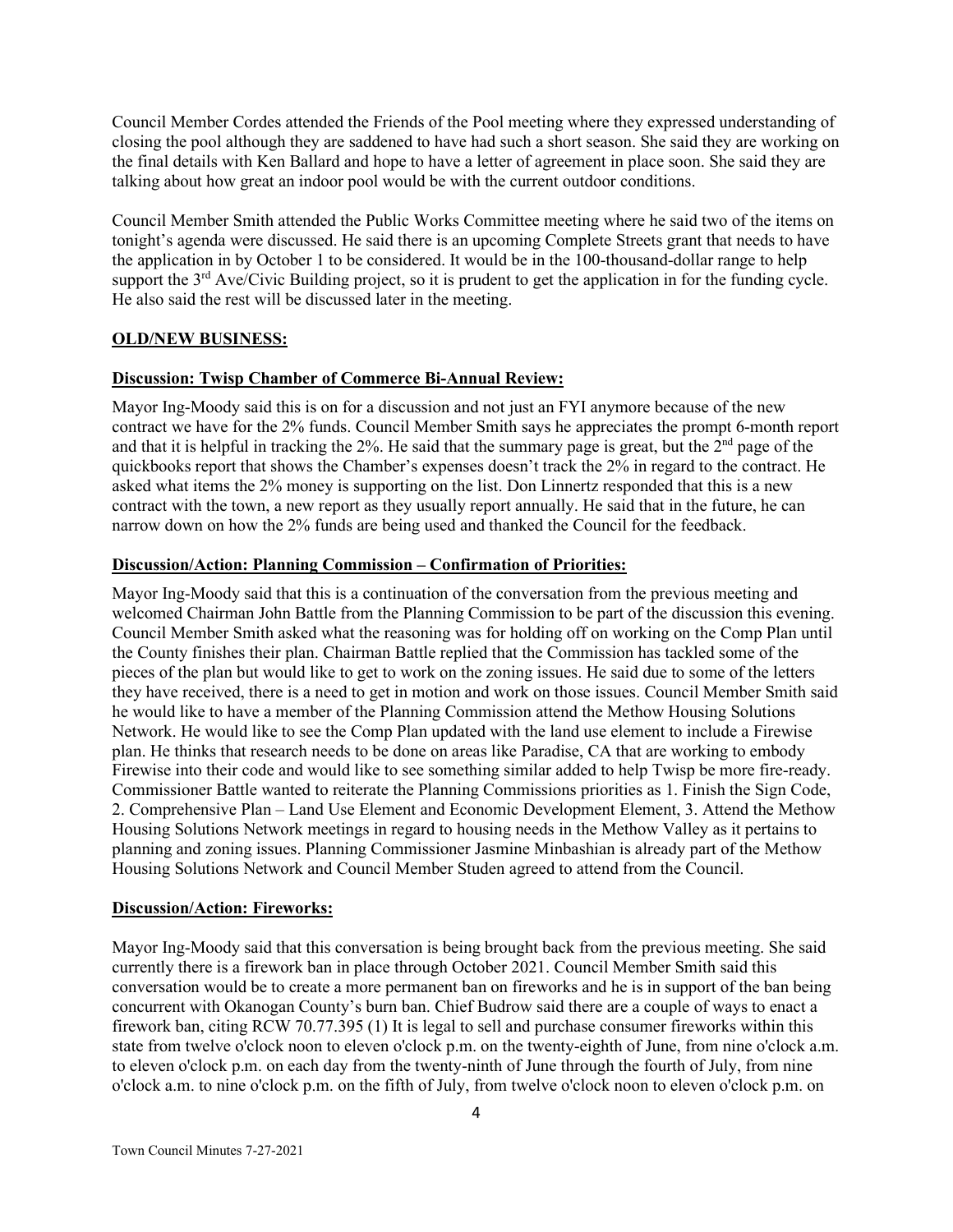each day from the twenty-seventh of December through the thirty-first of December of each year, and as provided in RCW [70.77.311.](http://app.leg.wa.gov/RCW/default.aspx?cite=70.77.311)

Council Member Studen moved to approve an ordinance to be drafted to ban fireworks during these allotted times, as suggested by Chief Budrow. The motion was seconded by Council Member Caswell and passed unanimously.

## **Discussion/Action: Parking Restrictions on E. Second Ave between Glover St and Lincoln St. (Next to Melbourn Building):**

Director Denham stated that he was notified that a delivery truck that used to use the  $3<sup>rd</sup>$  Ave alleyway for access to deliver to local businesses has had a difficult time upon entering the 2<sup>nd</sup> Ave alleyway. He said they need to make a wide left turn into the alley and there are cars parked in the way of the turn. Denham is recommending to restrict parking on the right side of E.  $2<sup>nd</sup>$  Ave between Glover and Lincoln prior to 8am. He said that he feels this is a good solution to help accommodate businesses. Council discussed the matter and in favor of moving forward with a draft ordinance.

Mayor Ing-Moody said that staff will draft an ordinance to bring to a future meeting for approval.

#### **Discussion/Action: Temporary Contract Hire for Public Works through ARPA Funds:**

Council Member Smith said there was a previous discussion on the use of ARPA funds, stating that outdoor spaces are a priority since we need to support outdoor recreation during Covid. He also said that during a Public Works committee meeting they have identified a need for additional staffing in Public Works. It would be used during this fiscal year that would be for a contract worker for Public Works during the remaining 5 months and then maybe turn into a permanent position next year in support of the work needed to facilitate improvements made to outdoor areas. This year it would use approximately 23- 28 thousand dollars in ARPA funds.

Council Member Smith moved to approve using ARPA funds to hire a Public Works contracted employee for the remainder of this fiscal year in support of outdoor areas. The motion was seconded by Council Member Caswell and passed unanimously.

#### **Discussion/Action: Interagency Data Sharing Agreement State Auditor's Office:**

Mayor Ing-Moody stated that the red-lined version from our attorney is in the packet and that we are still waiting on approval from SAO of those edits to the agreement.

Council Member Smith moved to approve the mayor's signature on the agreement as amended. The motion was seconded by Council Member Cordes and passed unanimously.

#### **Consent Agenda:**

● Accounts Payable/Payroll

Vouchers audited and certified by the auditing officer as required by RCW 42.24.080, and those expense reimbursement claims certified as required by RCW 42.24.090, have been recorded on a listing, which